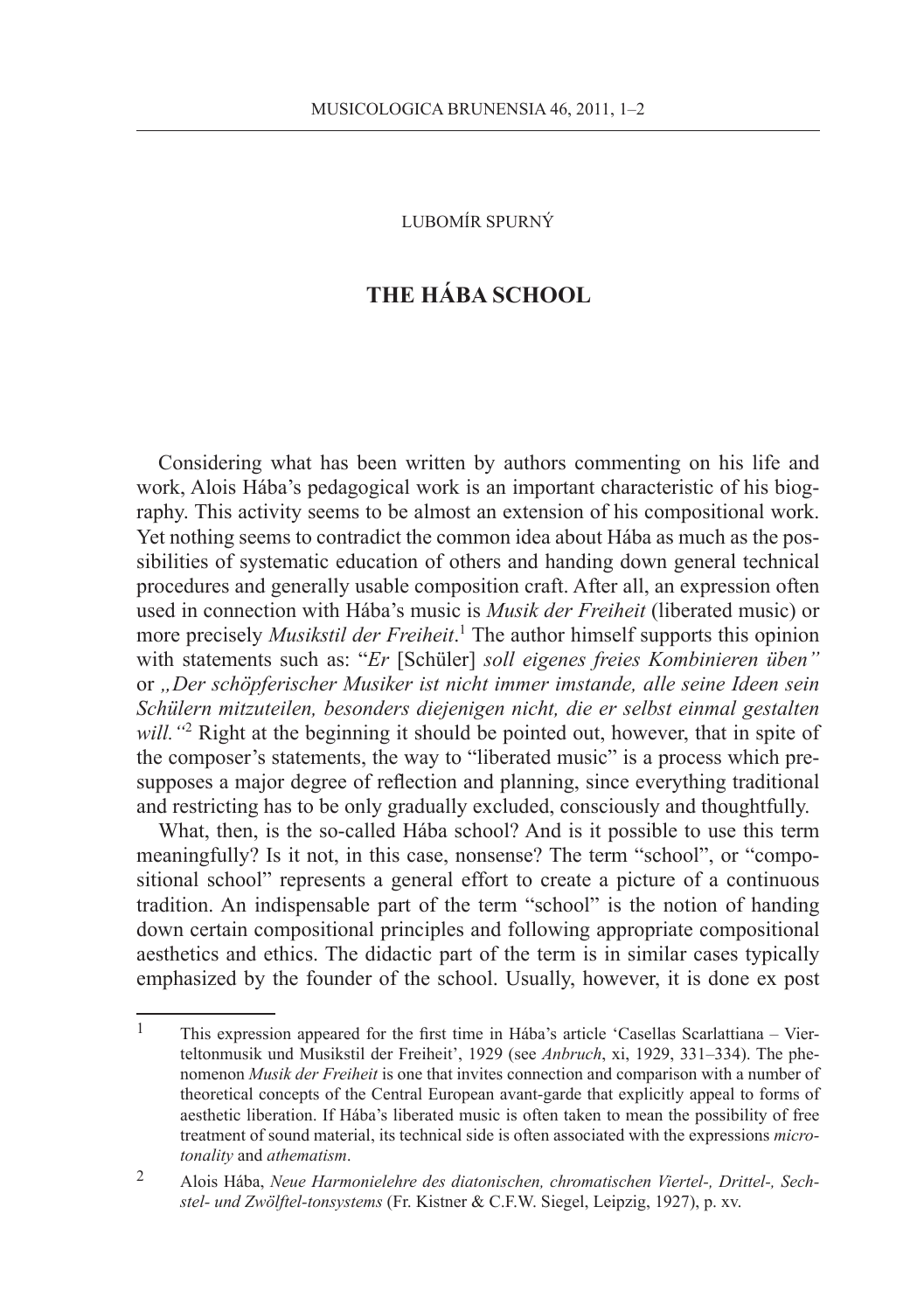facto by the direct students or external observers who describe the whole situation and place it into the developmental current of history of the relevant type of music among other schools and authors. If we are to examine the history of the term "Hába school", we cannot overlook a number of texts of various levels and orientations, which confirm the existence of Hába's composition school. Contemporary official critique since the second half of 1920s has been working with this term. The difference between the label "Hába composition class" and "composition school" often remained unrecognized. One of the first to see the difference was Mirko Očadlík, in the the Key magazine (1930–34), of which he was the main editor and contributor. He spoke about "The Quarter-tone School" and about Hába's so-called Non-thematicists (Hába's Pupils)].<sup>3</sup>

The term "Hába school" was then used as already reputable by Vladimír Helfert in 1936 in the book *Česká moderní hudba* (Czech modern music). When Helfert spoke about compositional importance of Alois Hába, he also mentioned his composition class at the Prague Conservatory. In this context he then spoke about Hába's composition school. By this claim Helfert confirmed the general opinion concerning Hába's pedagogical activities which prevailed as early as in the 1930s.

While reconstructing the term "Hába school", documents, correspondence and notes made by Hába and Hába's students are important to give us a complex picture. (I would like to point out the existence of the project *Center for Research on the Works of Alois Hába*, which has existed from 2003. The project aims to concentrate on currently available information and knowledge about the work of Alois Hába, as well as to thoroughly catalog sources relating to the composer's life and works. The largest part of Alois Hába's effects are located in the *Czech Museum of Music* in Prague, or they are in the possession of the composer's inheritors. The effects contain correspondence and personal documents, Hába's compositions, several works by other composers that were dedicated to Hába, iconographic documents, etc.)

A rich supply of material offers new views into Hába's biography and at the same time it uncovers possibilities of further interpretation use. Victor Ullmann, who studied in 1919 under Arnold Schönberg and in the years 1935 – 37 studied under Alois Hába, contributed with his testimony about the importance of "Hába school": *"I thank Schoenberg school for its logical architectonics and love of* 

<sup>3</sup> Mirko Očadlík (signed M.O.), 'Čtvrttónová škola' [The Quarter-tone School], *Klíč*, i (1930/31), pp. 308–11.

M. Očadlík, 'Nethematičtí (Hábovi žáci)' [Non–thematicists (Hába's Pupils)], *Klíč*, iv (1934/35), pp. 53–4.

The theme of Hába's composition class was thoroughly discussed by Jiří Vysloužil in his monograph *Alois Hába, Život a dílo* [Alois Hába, Life and Works] (Prague, 1974). The same author then published 'Hábova škola' [Hába's school] in his publication *Alois Hába, Sborník k životu a dílu skladatele* [Alois Hába, An Anthology on Life and Works of the Composer], (Vizovice, 1993), pp. 30–2.

Vlasta Reittererová, 'The Hába "School"', Czech Music, v (Hudební informační středisko, Prague, 2005), no. 3, pp. 9–17.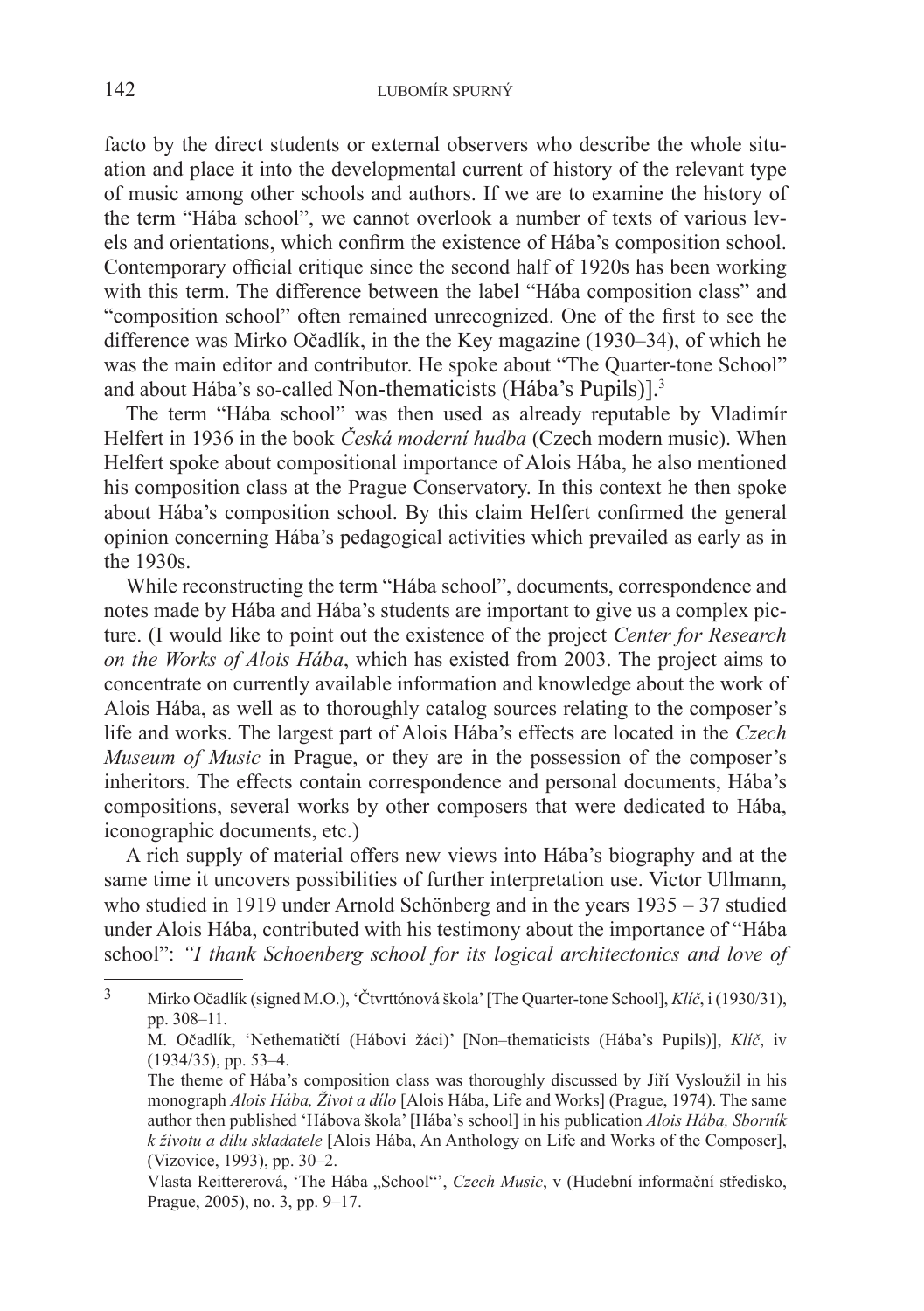## THE HÁBA SCHOOL 143

*adventure in the world of sound. To the Hába school I give my thanks for softening the melodic idea, for a view on new formal values and for liberation from the canon of Beethoven and Brahms."*<sup>4</sup> Karel Reiner then adds to the characteristics of Hába's course: *"What is interesting about the Hába school is that it is not a uniform school. Each of his students is different, each developed in another way. They chose what suited them and their talents and style, their social environment as well as their nationality. Even the development of national character of the pupils from different nations was characteristic of his school* […] *Hába was good at it, he had a great sense of these things."5*

Alois Hába then confirmed the existence of the school, or rather the effort for its establishment to the director of Vienna Universal Edition, Eduard Hertzka in a letter of 5 November 1925, where he wrote about a desire to create not only a Prague-based, but also European composition school.<sup>6</sup> The significance of such a statement is clear: Hába intended to create his own composition school, one which would be based in his unique experience with music and with the ways of education which he had undergone in the last few years. In order to be able to assess the level of the author's experience with new music and education, it is necessary to notice Hába's own way to individual language of his liberated music.

In this context it will suffice to consider the tradition of the "culture of the centre" which Hába both accepts and rebels against. His journey from the periphery of the Eastern Moravian region, which led him through teacher training college in Kroměříž (1908–1912) and a short period of work as a teacher in Bílovice in Slovácko (1912–1914), took Hába first to Prague (1914–1915), then to Vienna (1917–1920) and to Berlin (1920–1923). In his case the progress through important centres of European culture genuinely corresponded to the artistic "progress" of the young composer on his "journeyman travels".

Hába's study under Vítězslav Novák in Prague and in Shreker's class in Vienna and Berlin certainly were important moments in Hába's artistic development. Among authors who inspired Hába there are such names as Feruccio Busoni and Arnold Schönberg. In Berlin, the young composer became acquainted with the second remade edition of the work *Sketch of a New Aesthetic of Music (Entwurf einer neuen Ästhetik der Tonkunst*, 1916). Later he became an occasional visitor of Busoni's famous debating societies which took place in the composer's flat in Berlin. Some pieces which came into being in the given period demonstrate an effort to reflect actual compositional procedures, explored especially by Arnold Schoenberg and the students of the Second Viennese school. Apart from new experience and knowledge, however, what he acquired above all was the hallmark and reputation of a noteworthy innovator and propagator of the new avant-garde trends.

<sup>4</sup> Jiří Vysloužil, 'Hábova škola' [Hába's school], in *Alois Hába, Sborník k životu a dílu skladatele* (Vizovice, 1993), p. 30.

<sup>5</sup> Milan Kuna, *Dvakrát zrozený život a dílo Karla Reinnera* (Prague, 2008), p. 29.

<sup>6</sup> Vysloužil 1993, p. 30.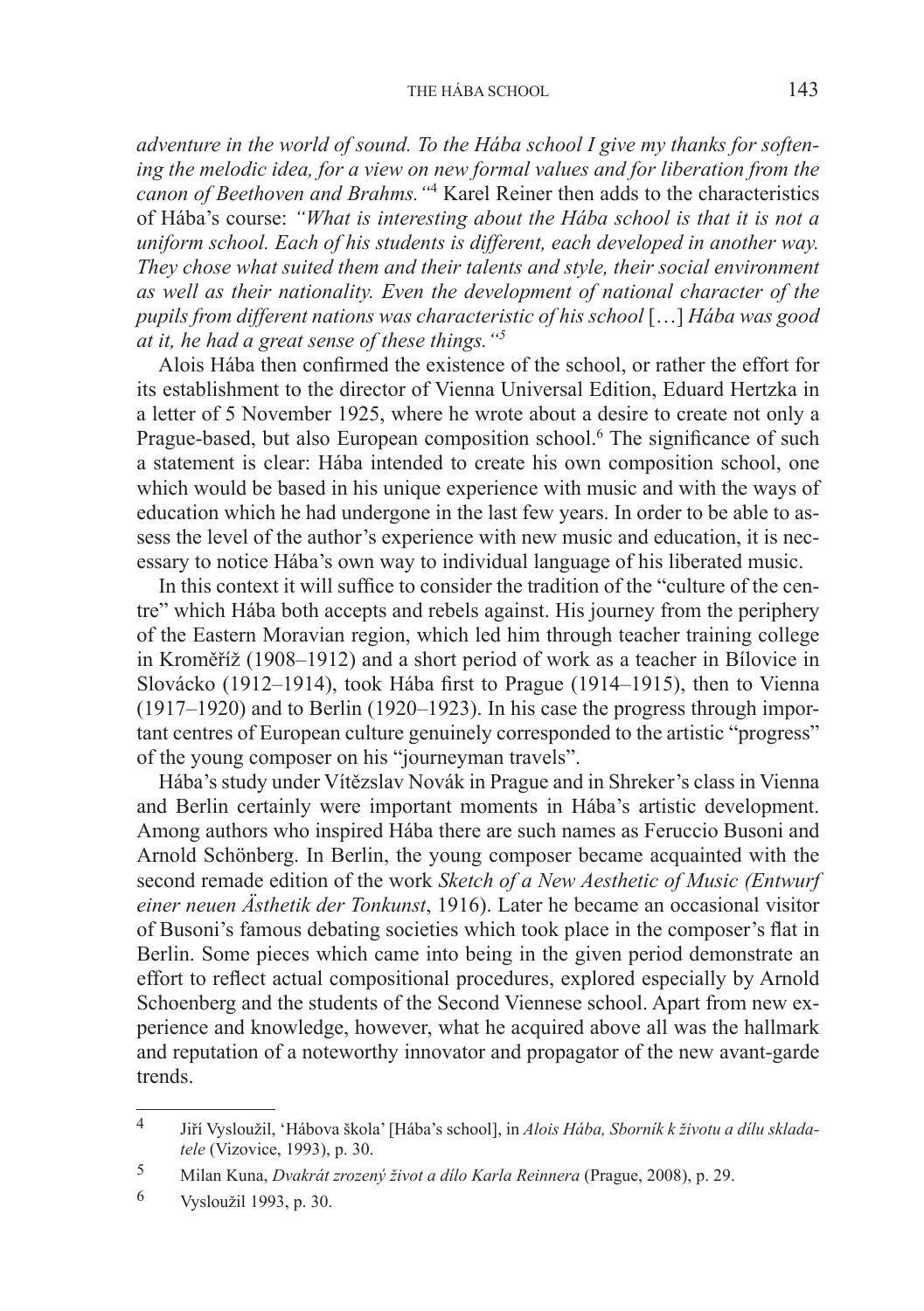Hába's apprenticeship years, which culminated in Berlin, were something he could capitalise on at home, where many of his experiences acquired the attractive hallmark of complete novelty. In 1923, therefore, Hába returned to Prague for good. He started to teach at the Prague Conservatory, where from October he was teaching acoustics and music analysis; officially his workplace was named "*Music-Science seminar for experimental acoustics, oriental music and music analysis*"*.* From the academic year 1924–25 Hába managed to persuade the school authorities to allow him to open (to the public) *Courses for Quarter-Tone Music*. In 1934, when Hába was appointed a regular teacher, his class was labelled "*Department for composition of quarter-tone and sixth-tone music*".

Hába's class soon became a world-renowned. In addition to Czech and Slovakian students, it was also attended by Germans, Poles, Turks, Egyptians, Ukrainians, Yugoslavs (Serbs, Croats, Slovenes) Bulgarians, Lithuanians and Danes. Hába brought up several students who also attempted compositions in micro-interval systems, others at least partially took over the principles of non-thematism (from the stand point of micro and macro form) and *tone centrality*. Among the most well-known were his brother Karel Hába, Karel Ančerl, Rudolf Kubín, Václav Dobiáš, Miroslav Ponc, Karel Reiner, Slavko Osterc, Ristič, Iliev, Ljubica Maric, Necil Kazim Akses, Jeronimas Kačinskas and others.<sup>7</sup> All Hába's students from this period gained composition education from other teachers and were coming to Hába in order to learn about new methods of contemporary music.

Participation in Hába's courses was facultative within the study at the Conservatory and its participants received a certificate of completion. Since the amount of money specified for the running of the department required that a determined number of students frequented the course for a specified period of time, the period of study was determined to be one year. In many cases, however, on Hába's intercession, the period of study was extended. Some students then frequented Hába's class even after having been given a discharge. In his seminars, Hába introduced his students not only to the methods of his own composition work, with the specific poetics of "liberated music", but he also attempted to pass them some of the theoretical points from accomplished masters of central European modernism. Hába's competence in this field is, for that matter, evidenced by the author's theoretical work, especially his two theories of harmony (1927, 1942–43). These show, among other things, the influence of Ferruccio Busoni.<sup>8</sup> This concerns not

<sup>7</sup> The list of graduate trainees is mentioned in the appendix to Jiří Vysloužil's book *Alois Hába, Život a dílo* [Alois Hába, Life and Works]. See Vysloužil, 1974, pp. 391–3.

<sup>8</sup> Feruccio Busoni (1866 – 1924) is often listed among authors by whom Hába was inspired. The young composer got acquainted with the second reworked edition of *Entwurf einer neuen Ästhetik der Tonkunst* (1907, 1916). Later he became an occasional visitor of Busoni's famous debating societies which took place in the composer's flat in Berlin, where he was familiarly called *Ali-Baba* by his host. In the wider musical society Busoni was considered a major proponent of micro-interval music (or new music as such), yet his relation to quartertone was very unfavourable. He considered third and quarter-tone systems to be much more natural and suitable. Busoni's conviction then led Hába to composition of the mentioned sixth-tone *String quartet* op. 15.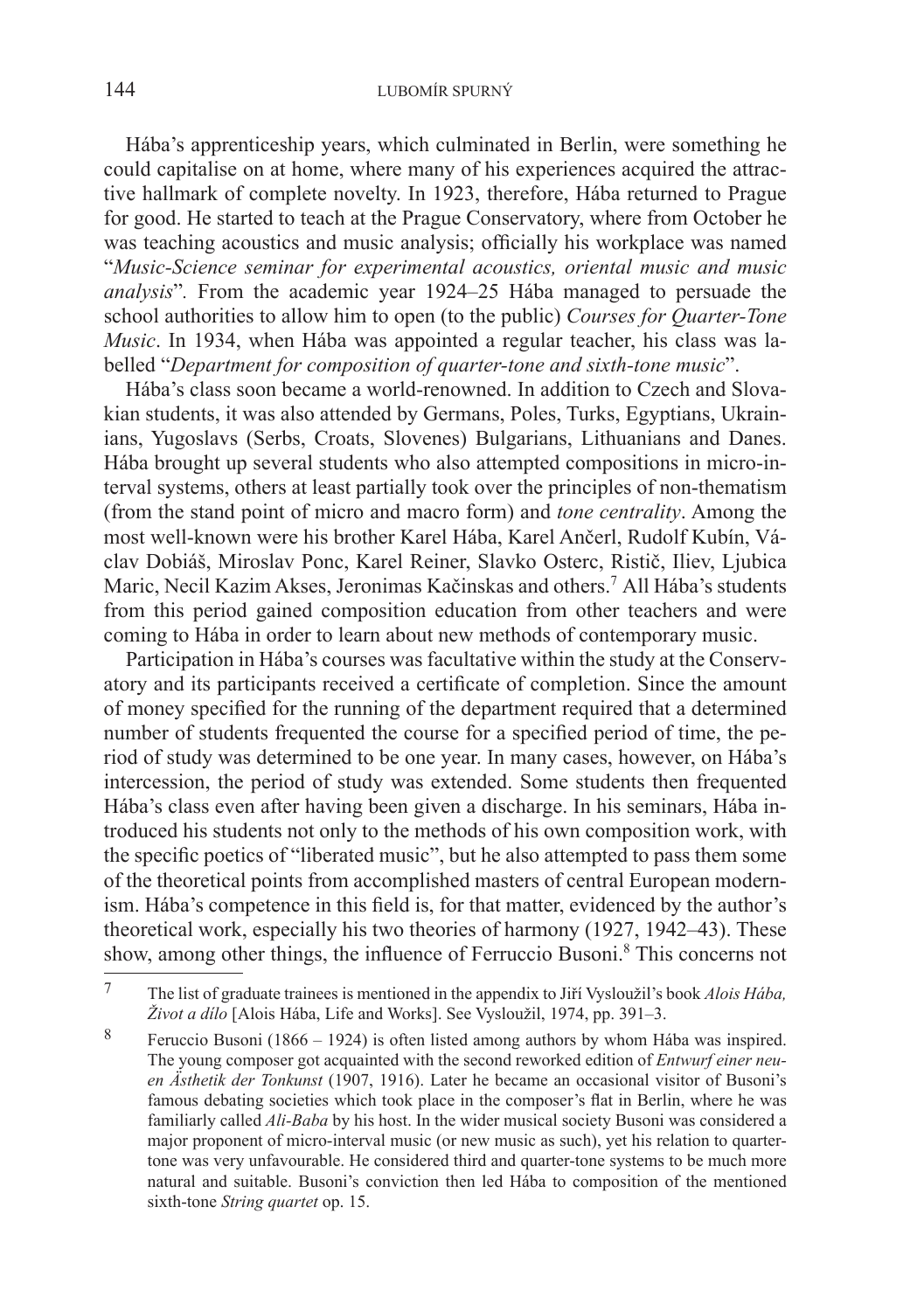only the relation towards microtonality, but also the viewpoint on the role of scale in the structure of the work. Some passages from *Neue Harmonielehre* [A New Theory of Harmony] also show that its author was in the year 1927 (or rather 1925) acquainted with the principles of Schönberg's twelve-tone music.<sup>9</sup> In spite of his knowledge of new theories and despite constant highlighting of the valuable influence of Schönberg's composition, Hába attempted an original conception and simultaneously also his own interpretation of Schönberg's musical thinking.

Also the recently issued *A Theory of Harmony of the Diatonic, Chromatic, Third-tone, Sixth-tone, and Twelfth-tone Systems* can tell a lot about Hába's teaching.10 If *A New Theory of Harmony* (*Neue Harmonielehre*) from the year 1927 belongs to the basic music-theoretical works of the  $20<sup>th</sup>$  century, the ambitions of the "second" *Theory of harmony* are considerably more modest. The work which exemplifies Hába's twenty years of pedagogical activities was intended for the students of Hába's composition class at the Prague Conservatory. Even though the work contains the author's individual interpretation of the theory which is hidden behind the much-promising title liberatet music, we can find there an organized exposition of phenomena which every beginning composition adept should master. Still, Hába's textbook is different from the practical textbooks of the 19<sup>th</sup> century, just as it differs from newer historically oriented works. Here Hába did not show how the composers of the past created their music, or how contemporary authors should have done, he wrote about how they *could* compose.

The principles by which such music could be realized were demonstrated with the help of materials gathered in a newly established phonograph archive. After the example of Berlin *Phonogramm-Archiv*, Hába accumulated records of European and non-European music, songs, play or spoken word, records which should have documented the common features of different cultures.

If Jiří Vysloužil reminds us in his monograph that Hába's department had the characteristics of a creative workshop, the statement that Hába's workplace was equipped with instruments suitable for micro-interval music<sup>11</sup> and that excep-

<sup>9</sup> *Neue Harmonielehre des diatonischen, chromatischen, Viertel-, Drittel-, Sechstel- und Zwölfteltonsystems*, Hába's most famous theoretical work, was published by the Leipzig publishing house Kistner & Siegel. The book was written as early as 1925. The author himself translated the original Czech text into German, while Erich Steinhardt edited the translation. In the 1960s, also under the composer's supervision, the book was translated back into Czech by Eduard Herzog, but this version was not published until 2000 under the title *Nová nauka o harmonii diatonické, chromatické, třetinotónové, šestinotónové a dvanáctinotónové soustavy*.

<sup>10</sup> Alois Hába, *Harmonielehre des diatonischen, chromatischen Viertel-, Drittel-, Sechstel- und Zwölftel-Tonsystems (1942–1943),* ed. Horst-Peter Hesse, Norderstedt 2007.

<sup>11</sup> Virtually all the instruments were constructed with active participation of the composer. Hába designed a three-manual console for quarter-tone harmonium and piano. On his suggestion *August Förster* realized in 1925 construction of a quarter-tone piano. The same company constructed a quarter-tone and sixth-tone harmonium (1927). Then, together with Artur Holas, Hába constructed the mechanics for a quarter-tone clarinet. The firm V. Kohlers Söhne in Kraslice (Graslitz) started to manufacture a quarter-tone clarinet in 1924. (At first it was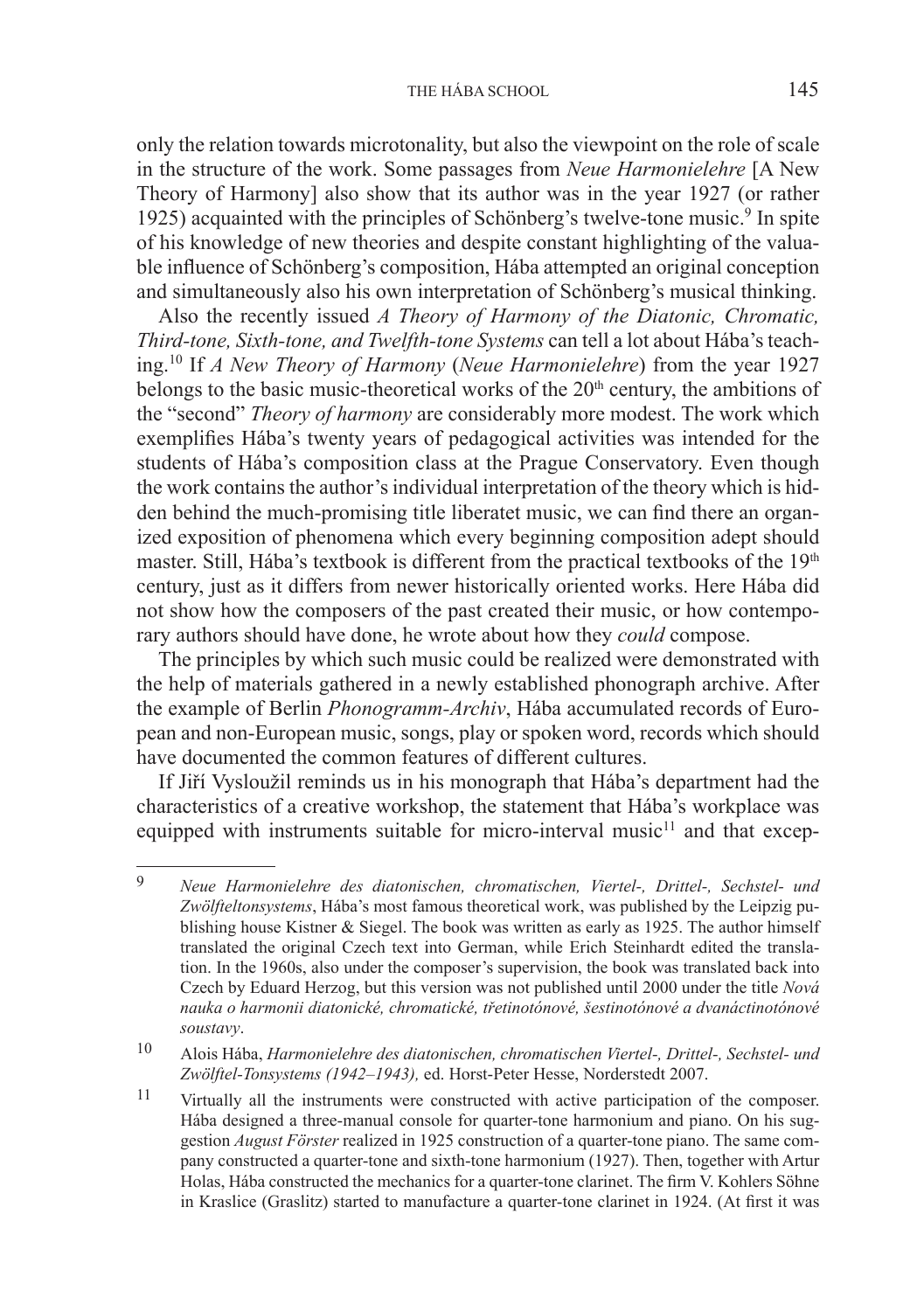tional emphasis is put on interpretation, will seem obvious. The works of Hába and his disciples resounded on concerts, in conservatories, usually in cooperation with the Modern Music Society (since 1927) as well as with *Přítomnost* (The Present), a society for contemporary music (since 1933). Some of these works were then performed at ISCM festival concerts. The trainees of the courses usually became the first interpreters of the works. Some of them then put their experiences into texts which reflect the contemporary state of practice of the new music. This is clearly the case of Karel Reiner, the composer and pianist who studied under Hába in the years 1929 – 32. Even though he did not write any quarter-tone work, he was one of the most important interpreters of Hába's compositions for quarter-tone piano. Other Hába pupils were also interpreters of these compositions – for instance Jiří Svoboda, Arnošt Střížek, Táňa Baxantová and Hans Walter Süsskind, the later conductor of Scottish Orchestra and Victoria Symphony Orchestra in Melbourne and musical director of the Toronto Symphony Orchestra. Outside the circle of Hába's students, Jan Heřman and especially Erwin Schulhoff were among the most important interpreters. Karel Hába, the composer's brother premiered quarter-tone works for violin or viola, accompanied by piano. Violin compositions were popularized in foreign countries by Frank Wiesmeyer, who later took the professional name Georg Whitman. The conductor Karel Ančerl participated as an assistant of Hermann Scherchen from the end of the year 1930 till May 1931 on a study of Munich premiere of Hába's quartertone opera Mother. Also, on 31 January 1935, Ančerl prepared a Czech premiere of a symphonic fantasy for large orchestra titled The Path of Life, op. 46 and later a premiere of Wallachian Suite for Orchestra, op 77 from the year 1952 (both are symphonic works composed in the traditional system).

At the end we can again ask whether the term "composition school" is not, in Hába's case, a mere construct. After all, there is a mosaic of individual acts which were shortly described above and its existence was confirmed by a number of statements.

Still, Hába school seems heterogeneous, internally as well as externally, which may be a reason for doubts about its true existence. The term "Hába school", therefore, seems to be a result of historical and aesthetic interpretation. The term "Hába composition class", which testifies about institutional foundation of the group, sounds much more neutral, and perhaps more adequate.

The coming of aesthetic modernism in the beginning of the  $20<sup>th</sup>$  century supports the reasons for this interpretation which questions the legitimacy of the term "school", and not only in Hába's case. Affiliation to the school is necessarily associated to a certain pattern of thinking. In the  $20<sup>th</sup>$  century, however, such a unity ceased to be an advantage. There is a certain notion of danger of imitativeness, connected with the term school. Imitativeness is a value which in the 20s gained

made from German parts, but from 1931 on, it used French parts). At the end of the 20s a Dresden firm Fr. A. Heckel manufactured a quarter-tone trumpet for the performance of the opera *Mother* (op. 35).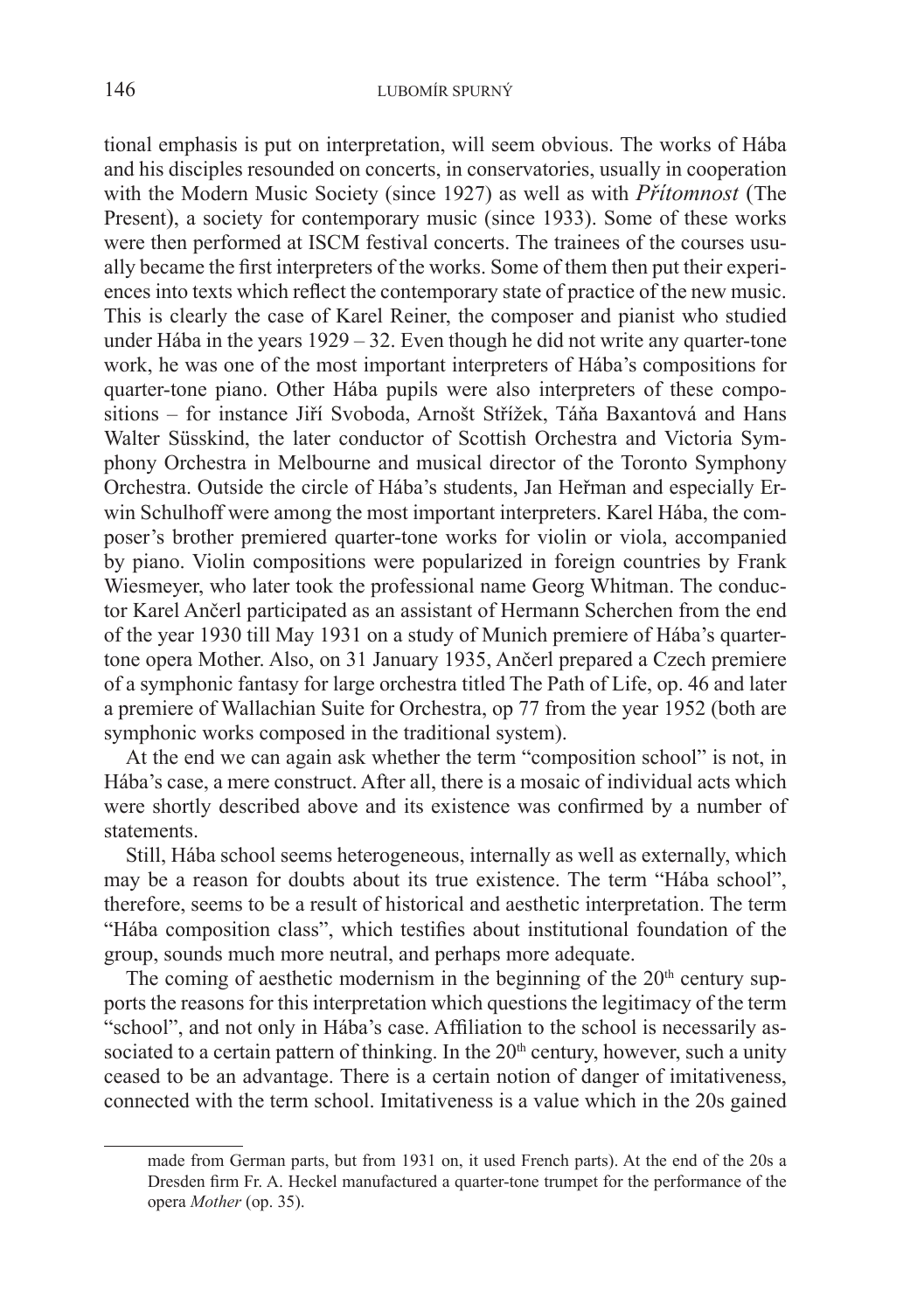THE HÁBA SCHOOL 147

a distinctly negative feel. If, according to the expressive canon of the music of the 19<sup>th</sup> century it represented being "different", which was a negative trait, it was also overlapping into the position of the "dilettante" in the sense of exclusion from participation on professional assertion. Individualism becomes, for the aesthetic modernism, a new value. To be different means the same thing as to have an exceptional position. The fact of being different becomes a distinctive advantage. In such a case this also implies an expression of a new democratic period, since anybody can claim this advantage without specific necessary talents and social qualification. Novelty and difference then changed into an attribute allowing the participants to get closer together and at the same time it could add another level to their mutual difference. Also, as in the case of Hába's composition class, it is presented as a collection of distinctive personalities that had a single true goal: a novelty project.

## **Literature:**

- Hába, Alois, *Neue Harmonielehre des diatonischen, chromatischen Viertel-, Drittel-, Sechstelund Zwölftel-tonsystems*, trans. by Alois H ába, revised by Erich Steinhard (Leipzig: Kistner & Siegel, 1927)
- Hába, Alois, "Casellas Scarlattiana Vierteltonmusik und Musikstil der Freiheit", *Anbruch*, xi (1929), 331–334.
- Faltis, Dalibor C ., "Hábovy čtvrttóny" [Hába's Quarter-tones], *Tempo*, xv (1935/36), 88–90, 125– 126.
- Kuna, Milan, "Torzo vztahu lidského a uměleckého (Korespondence Aloise Háby Václavu Talichovi)" [A Torso of Human and Artistic Relationship (The Correspondence of Alois Hába to Václav Talich)], *Hudební věda*, viii (1971), 94–119.
- Očadlík, Mirko (signed M. O.), "Čtvrttónová škola" [The Quarter-tone School], *Klíč*, i (1930/31), 308–311.
- Očadlík, Mirko, "Nethematičtí (Hábovi žáci)" [Non-thematicists (Hába's Pupils)], *Klíč*, iv (1934/35), 53–54.
- Reittererová, Vlasta, "The Hába 'School'", *Czech Music*, v (Praha: Hudební informační středisko, 2005), no. 3, 9–17.
- Reittererová, Vlasta, "Hudební umění jako realizovaná pravdivost. Podíl Aloise Háby na stavbě a propagaci čtvrttónového klavíru" [The Music as Realized Truth. Alois Hába's Contribution to the Construction and Propagation of the Quarter-tone Keyboard], *Hudební věda*, xlv (2008), 125–178.
- Spurný, Lubomír, "Between Tradition and Innovation", *Czech Music*, v (Praha: Hudební informační středisko, 2005), no. 3, 1–8.